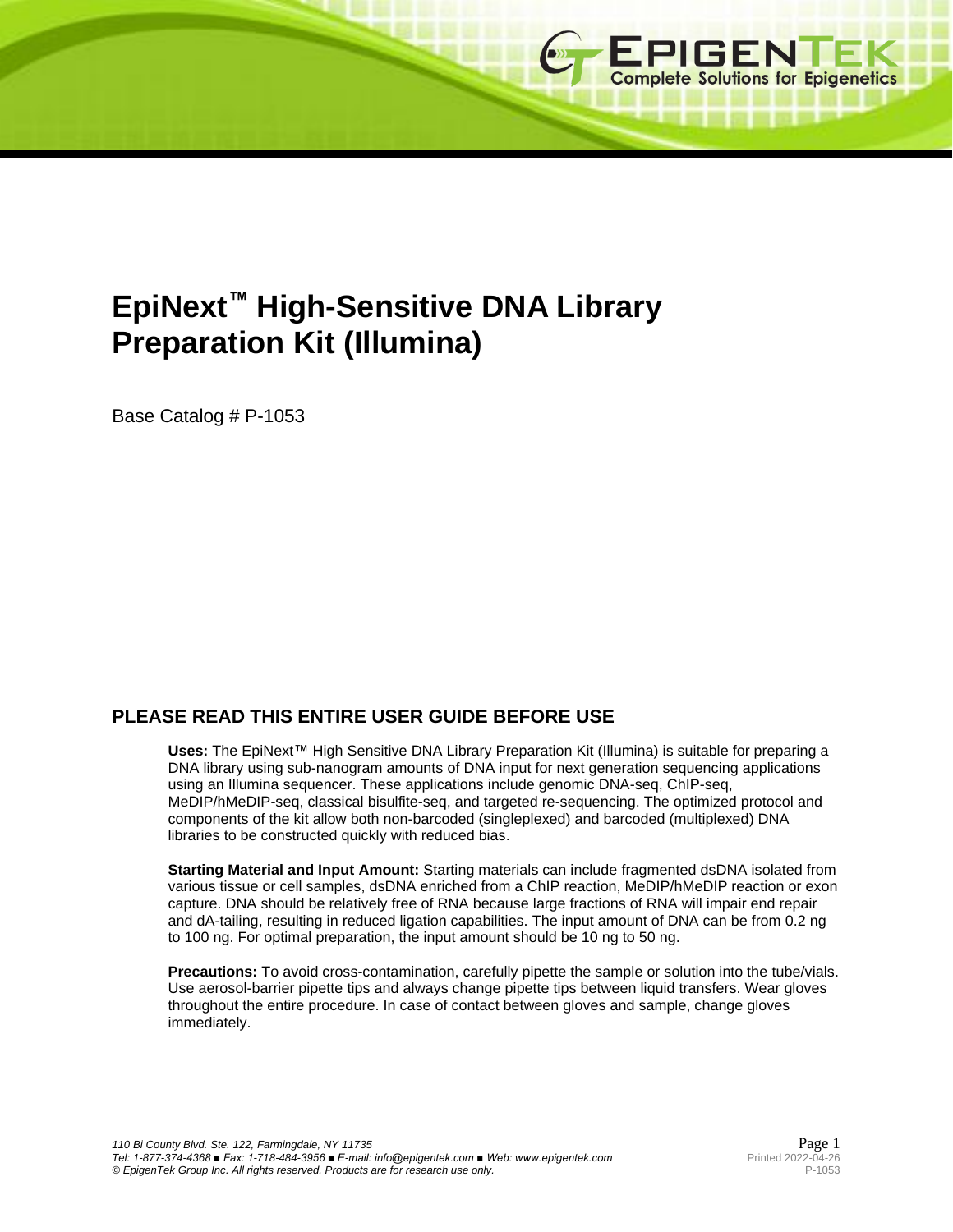## **KIT CONTENTS**

| <b>Component</b>              | 12 reactions<br>Cat. #P-1053-12 | 24 reactions<br>Cat. #P-1053-24 | <b>Storage</b><br><b>Upon Receipt</b> |
|-------------------------------|---------------------------------|---------------------------------|---------------------------------------|
| 10X End Polishing Buffer*     | $30 \mu$                        | $60$ $\mu$                      | $-20^{\circ}$ C                       |
| End Polishing Enzyme Mix*     | $13$ µ $\vert$                  | $26$ $\mu$                      | $-20^{\circ}$ C                       |
| <b>End Polishing Enhancer</b> | $13 \mu$                        | 26 µl                           | $-20^{\circ}$ C                       |
| 2X Ligation Buffer*           | 250 µl                          | 500 µl                          | $-20^{\circ}$ C                       |
| T4 DNA Ligase*                | $15 \mu$                        | $30 \mu$                        | $-20^{\circ}$ C                       |
| Adaptors (50 µM)*             | $15$ µl                         | $30 \mu$                        | $-20^{\circ}$ C                       |
| <b>MQ Binding Beads*</b>      | $1.6$ ml                        | $3.2 \text{ ml}$                | $4^{\circ}$ C                         |
| 2X HiFi PCR Master Mix*       | 160 µl                          | 320 µl                          | $-20^{\circ}$ C                       |
| Primer U (10 µM)*             | $15 \mu$                        | $30$ $\mu$                      | $-20^{\circ}$ C                       |
| Primer I (10 µM)*             | $15 \mu$                        | $30 \mu$                        | $-20^{\circ}$ C                       |
| <b>Elution Buffer*</b>        | $1000$ µl                       | 2000 µl                         | $-20^{\circ}$ C                       |

*\* Spin the solution down to the bottom prior to use.*

## **SHIPPING & STORAGE**

The kit is shipped on frozen ice packs at 4°C.

Upon receipt: Store the following components at -20°C immediately: **10X End Polishing Buffer**, **End Polishing Enzyme Mix**,**End Polishing Enhancer**, **2X Ligation Buffer**, **T4 DNA Ligase**, **Adaptors**, **2X HiFi PCR Master Mix**, **Primer U**, **Primer I**, and **Elution Buffer**. Store the following components at 4°C: **MQ Binding Beads.** Store all other components at room temperature.

# **MATERIALS REQUIRED BUT NOT SUPPLIED**

- □ Vortex mixer
- □ Sonicator or enzymes for DNA fragmentation
- Agilent® Bioanalyzer® or comparable method to assess the quality of DNA library
- Thermocycler
- Centrifuge including desktop centrifuge (up to 14,000 rpm)
- Magnetic stand (96-well format)
- $\square$  Pipettes and pipette tips
- □ PCR tubes or plates
- $\Box$  1.5 ml microcentrifuge tubes
- 80% Ethanol
- Distilled water
- DNA sample

EPIGENTEK<br>Complete Solutions for Epigenetics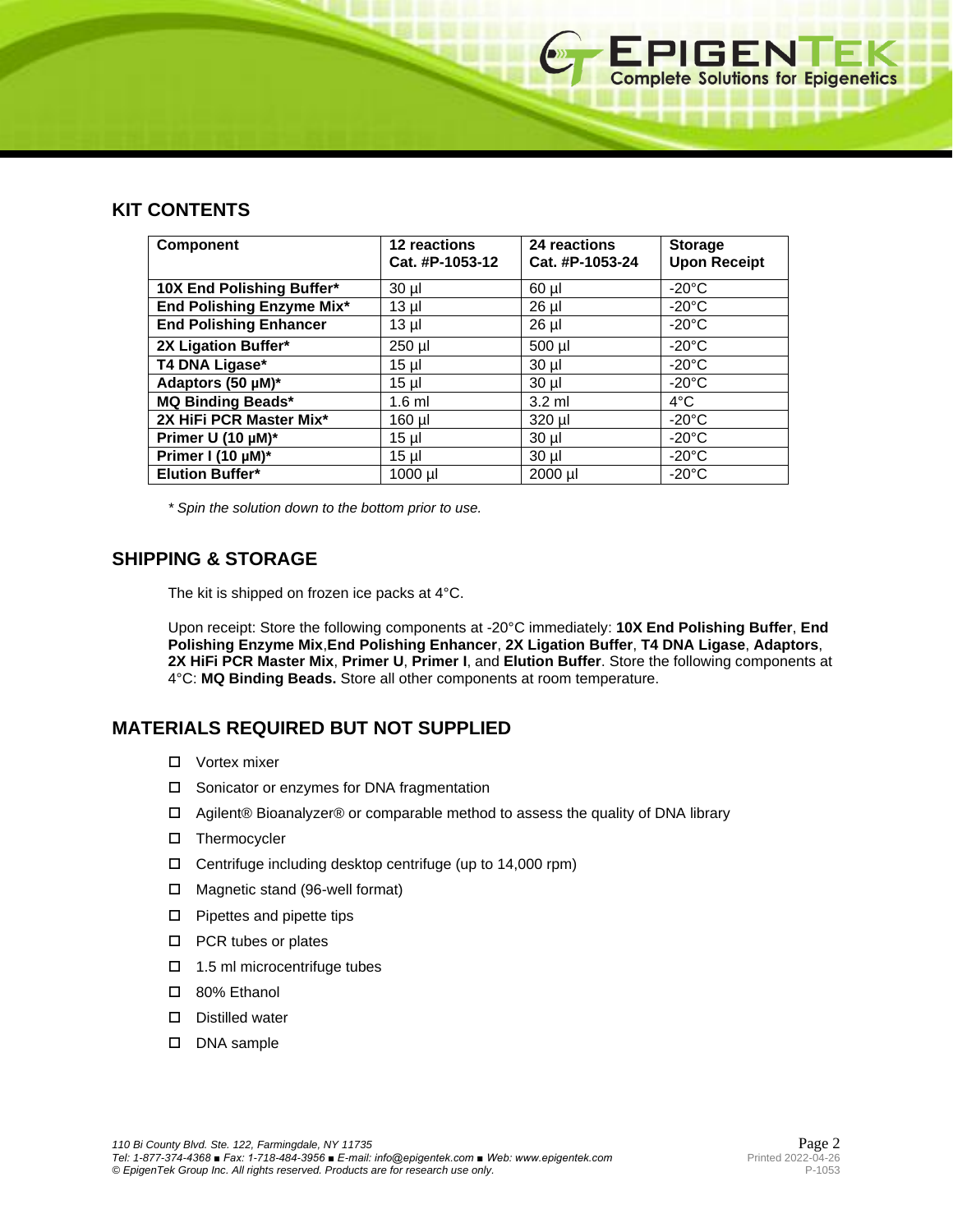10000000000000000000

## **GENERAL PRODUCT INFORMATION**

**Quality Control:** Each lot of EpiNext™ High Sensitive DNA Library Preparation Kit (Illumina) is tested against predetermined specifications to ensure consistent product quality. EpigenTek guarantees the performance of all products in the manner described in our product instructions.

**Product Warranty:** If this product does not meet your expectations, simply contact our technical support unit or your regional distributor. We also encourage you to contact us if you have any suggestions about product performance or new applications and techniques.

**Safety:** Suitable lab coat, disposable gloves, and proper eye protection are required when working with this product.

**Product Updates:** EpigenTek reserves the right to change or modify any product to enhance its performance and design. The information in this User Guide is subject to change at any time without notice. Be sure to use the latest User Guide for this kit which can be accessed online at [www.epigentek.com/datasheet.](http://www.epigentek.com/datasheet)

**Usage Limitation:** The EpiNext™ High Sensitive DNA Library Preparation Kit (Illumina) is for research use only and is not intended for diagnostic or therapeutic application.

**Intellectual Property:** The EpiNext™ High Sensitive DNA Library Preparation Kit (Illumina) and methods of use contain proprietary technologies by EpigenTek.

## **A BRIEF OVERVIEW**

DNA library preparation is a critical step for next generation sequencing (NGS). For generating accurate sequencing data in NGS, the prepared library DNA should be sufficient in yield and of high quality. Also, as NGS technology is continuously improving, DNA library preparation is required to be optimized accordingly. For example, most of the currently used methods are time-consuming, expensive, inconvenient, and specifically need large amounts of DNA. These reactions result in a DNA library preparation which cannot be used for biological samples with limited amounts of starting material such as tumor biopsy, early embryos, embryonic tissues and circulating DNA. In addition, the amount of DNA enriched by ChIP or MeDIP/hmeDIP is often at low or sub-nanogram levels which causes insufficient DNA library yields. To address this issue, EpigenTek offers the EpiNext™ High Sensitive DNA Library Preparation Kit (Illumina). This kit has the following features:

- High sensitivity and flexibility: Can be used for both non-barcoded (singleplexed) and barcoded (multiplexed) DNA library preparation. The amount of input DNA can be as low as 0.2 ng with a range from 0.2 to 100 ng. Various dsDNA can be used, which includes limited amounts of fragmented dsDNA isolated from various tissue or cell samples, dsDNA enriched from ChIP reactions, and dsDNA enriched from MeDIP/hMeDIP reactions or exon capture.
- Fast and streamlined procedure: the procedure from fragmented DNA to size selection is less than 1 h 30 min. No clean-up is required between each step and all reactions take place in the same tube, thereby saving time and preventing handling errors, as well as loss of valuable samples. Gelfree size selection further reduces the preparation time.
- The most convenient for use: the kit contains all required components for each step of DNA library preparation, which are sufficient for end polishing, ligation, clean-up, size selection and library amplification, thereby allowing the library preparation to be the most convenient with reliable and consistent results.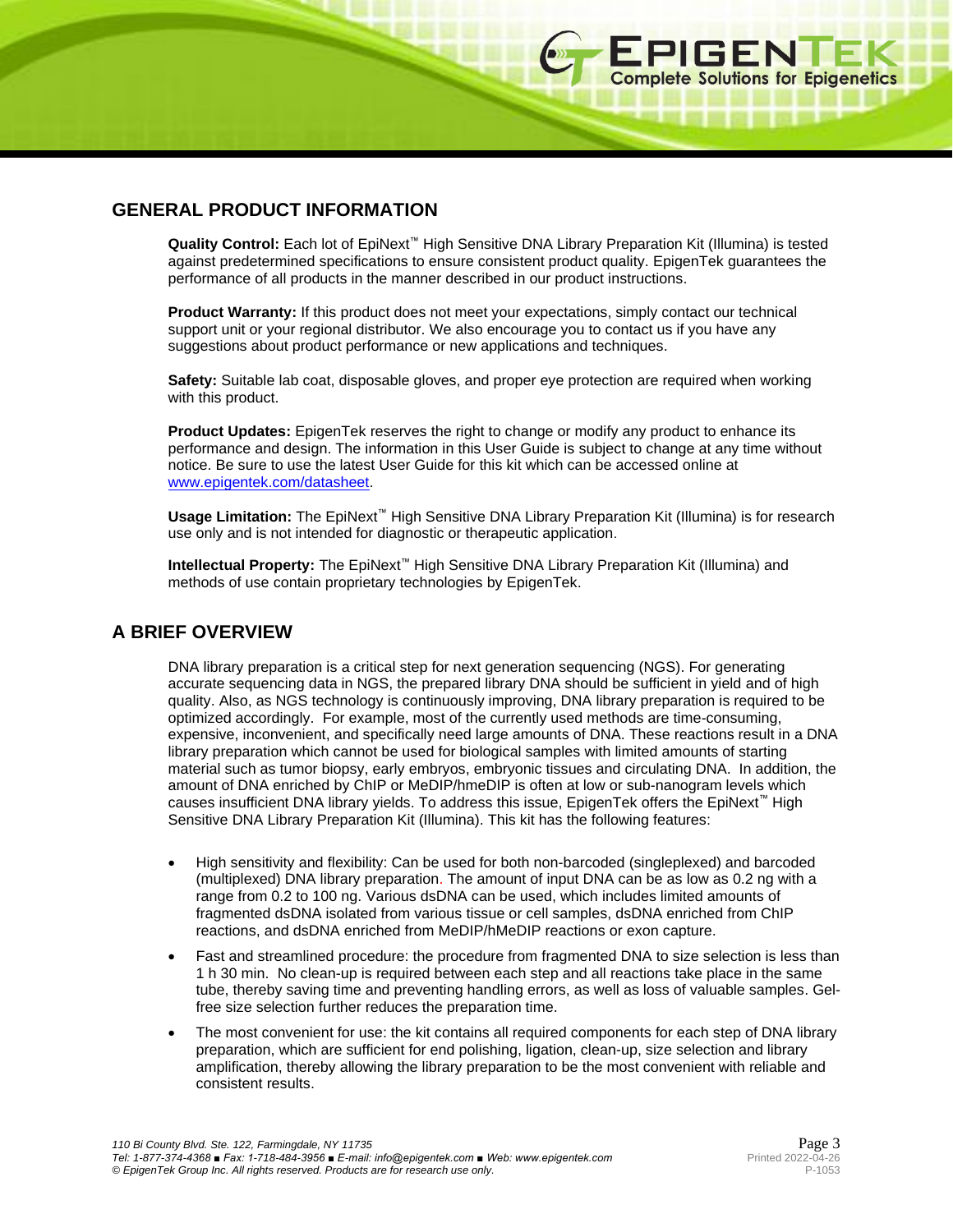• Minimized bias: Ultra HiFi amplification enables to reproducibly achieve high yields of DNA library with minimal sequence bias and low error rates.

## **PRINCIPLE & PROCEDURE**

The EpiNext™ High Sensitive DNA Library Preparation Kit (Illumina) contains all reagents required at each step of workflow for carrying out successful DNA library preparation. In the library preparation, DNA is first fragmented to appropriate size (about 300 bps in peak size). The end repair/dA tailing (end polishing) of the DNA fragments are performed simultaneously. Adaptors are then ligated to both ends of the polished DNA fragments for amplification and sequencing. Ligated fragments are size selected and purified with MQ beads, which allows quick and precise size selection of DNA. Size-selected DNA fragments are amplified with high-fidelity PCR Mix that ensures maximum yields from minimum amounts of starting material and provides highly accurate amplification of library DNA with low error rates and minimum bias.



**Fig. 1**. Workflow of the EpiNext™ High Sensitive DNA Library Preparation Kit

**EPIGENTEK**<br> **Complete Solutions for Epigenetics** 

. . . . . . . . .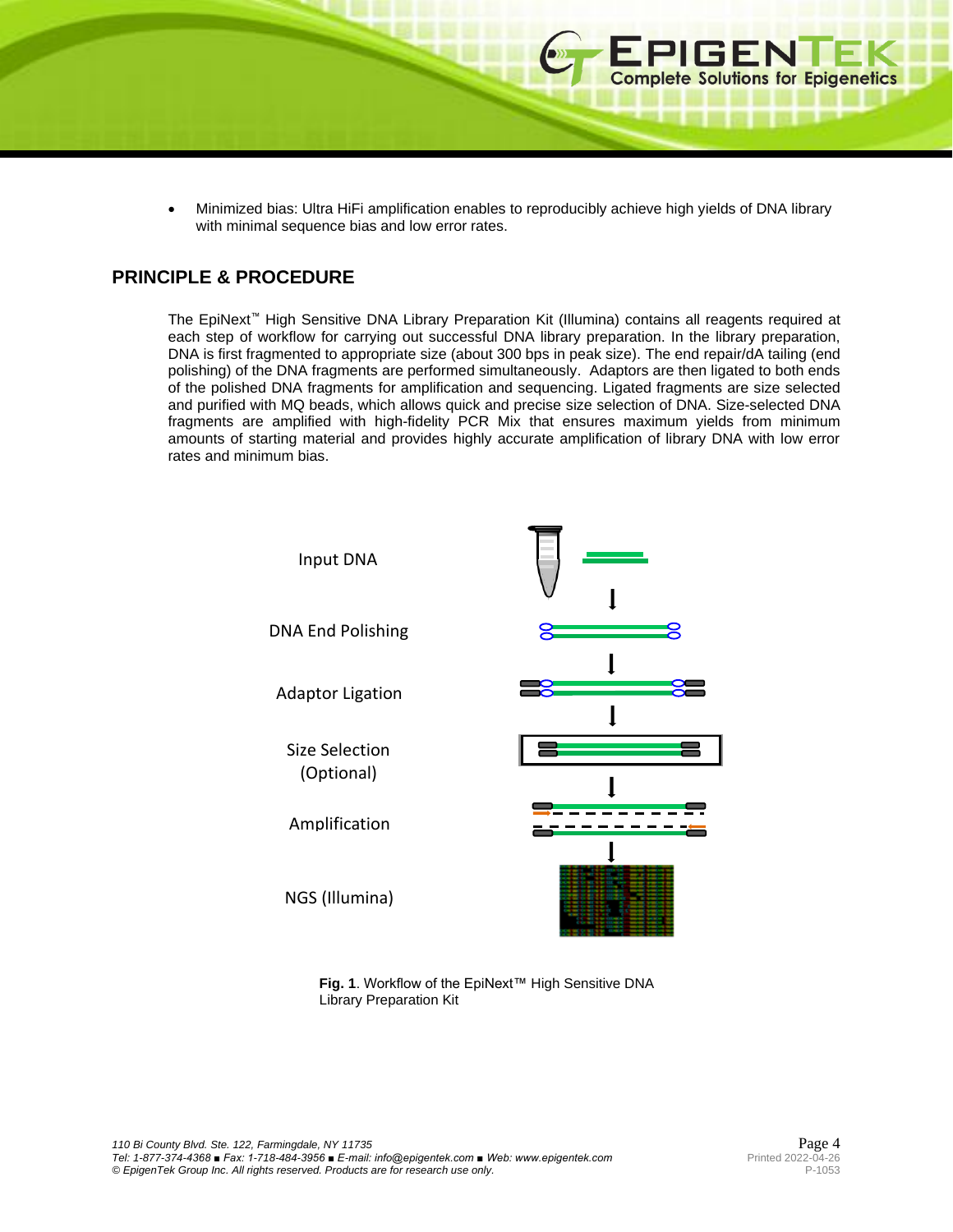

**Fig2.** Size distribution of library fragments. Human placenta DNA was sheared to around 300 bps in peak size and 0.2 ng of DNA was used for DNA library preparation using EpiNext™ High Sensitive DNA Library Preparation Kit (Illumina)

# **ASSAY PROTOCOL**

For the best results, please read the protocol in its entirety prior to starting your experiment.

### **Starting Materials**

Fragmented dsDNA that is isolated from various tissues or cell samples: 0.2 ng-100 ng, optimized 10- 50 ng per preparation.

dsDNA enriched from a ChIP reaction, MeDIP/hMeDIP reaction or exon capture: 0.2 ng-100 ng. DNA should be of high quality and relatively free of RNA. RNAse I can be used to remove RNA and DNA should be eluted in DNase/RNase-free water.

#### **DNA Fragmentation**

dsDNA enriched from a ChIP reaction, MeDIP/hMeDIP reaction or exon capture should already be fragmented. DNA isolated from various tissue or cell samples can be fragmented using one of the following methods. For the best results we highly recommend using a waterbath-based sonication device. The peak size of fragmented DNA should be compatible with the read length of the Illumina sequencing platform to be used. In general, the peak size of fragments should be 200-300 bps.

## **Waterbath Sonication:**

EpigenTek's EpiSonic 1100 (EpigenTek Cat No. EQC-1100): For target peak size 200 bps, use 10 µl of DNA solution (standard amount 10-50 ng) per 0.2 ml PCR tube. Shear 40 cycles under cooling condition, 45 seconds On, 15 seconds Off, each at 110-120 watts. For more detailed information of use, please see the "DNA Shearing Protocol" for EpiSonic 1100.

**EPIGENTEK**<br> **Complete Solutions for Epigenetics** 

■ 照 印 編 印 画 四 冊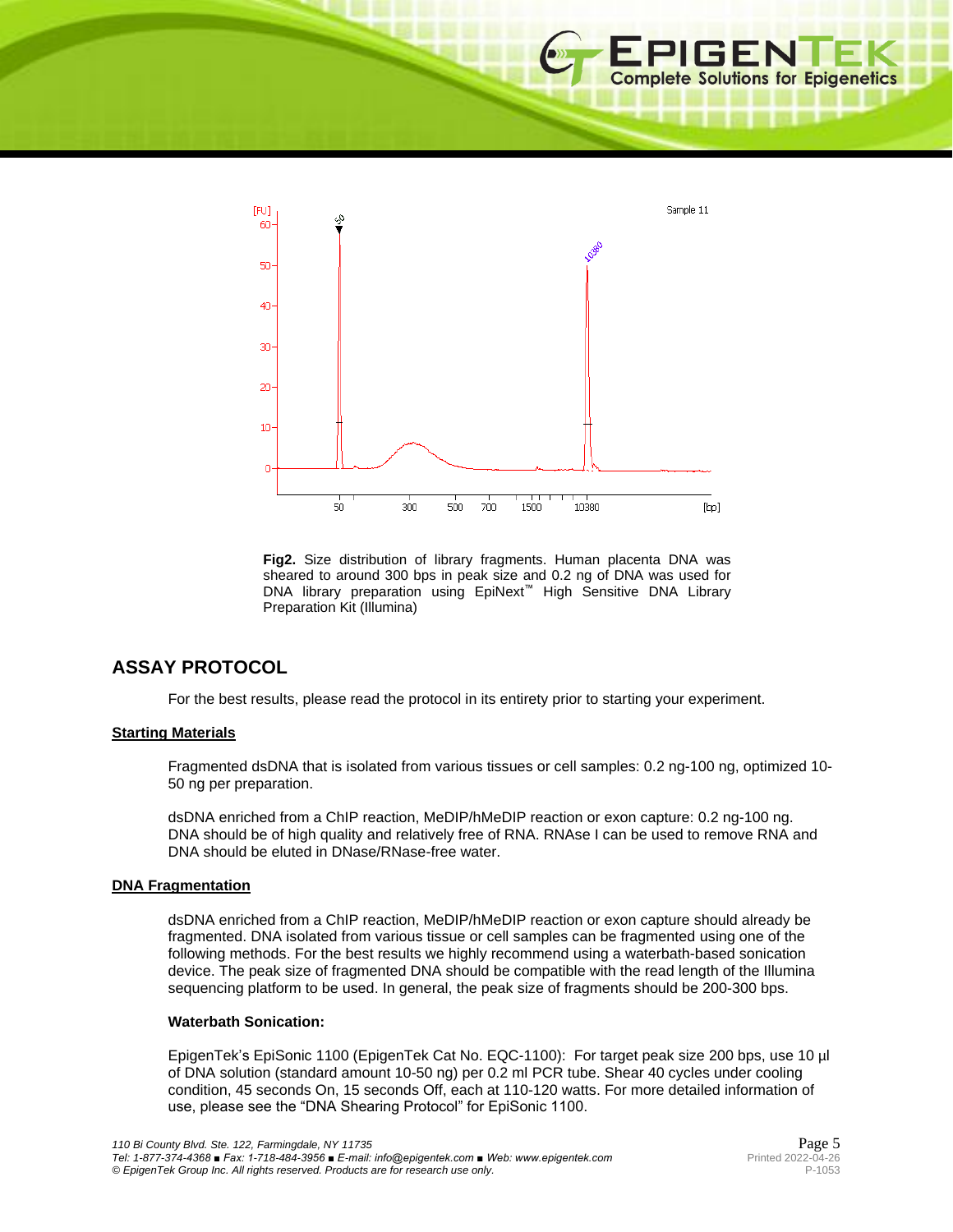If using other waterbath sonicators please follow the supplier's instruction.

#### **Enzymatic Shearing:**

The DNA can also be sheared using various enzyme-based methods. Optimization of the shearing conditions, for example enzyme concentration and incubation time, is needed in order to use enzymebased methods.

#### **1. DNA End Polishing**

a. Prepare end repair reaction in a 0.2 ml PCR tube according to Table 1:

| <b>Component</b>                | <b>Volume</b>    |
|---------------------------------|------------------|
| Fragmented DNA                  | 10 µl (10-50 ng) |
| <b>10X End Polishing Buffer</b> | $1.5$ µl         |
| <b>End Polishing Enzyme Mix</b> | 1 µl             |
| <b>End Polishing Enhancer</b>   | 1 µI             |
| <b>Distilled Water</b>          | $1.5$ µl         |
| <b>Total Volume</b>             | 15 <sub>µ</sub>  |

#### **Table 1. End Polishing Reaction**

b. Mix and incubate for 20 min at 25°C and 20 min at 72°C in a thermocycler (without heated lid).

 *Note: the amount of fragmented DNA can be 0.2-100 ng with an optimal amount of 10-50 ng.*

### **2. Adaptor Ligation**

a. Prepare a reaction mix for adaptor ligation according to Table 1. Add the following reagents to a 0.2 ml PCR tube containing end polished DNA from step 1.

| <b>Component</b>               | <b>Volume</b> |  |
|--------------------------------|---------------|--|
| End polished DNA (from step 1) | $15$ µl       |  |
| <b>2X Ligation Buffer</b>      | $17 \mu$      |  |
| <b>T4 DNA Ligase</b>           | 1 µl          |  |
| <b>Adaptors</b>                | 1 ul          |  |
| <b>Total Volume</b>            | 34 µl         |  |

#### **Table 2. Adaptor Ligation**

b. Mix and incubate for 15 min at 25°C in a thermocycler (without heated lid).

*Note: (1) The pre-annealed adapters included in the kit are suitable for both non-barcoded (singleplexed) and barcoded (multiplexed) DNA library preparation and are fully compatible with Illumina platforms, such as MiSeq® or HiSeq™ sequencers. (2) If using adaptors from other suppliers (both single-end and barcode adaptors), make sure they are compatible with Illumina platforms and add the correct amount (final concentration 1.5-2 µM, or according to the supplier's instruction).*

**EPIGENTEK**<br> **Complete Solutions for Epigenetics** 

□ 照 四 ■ 四 ■ 四 四 ■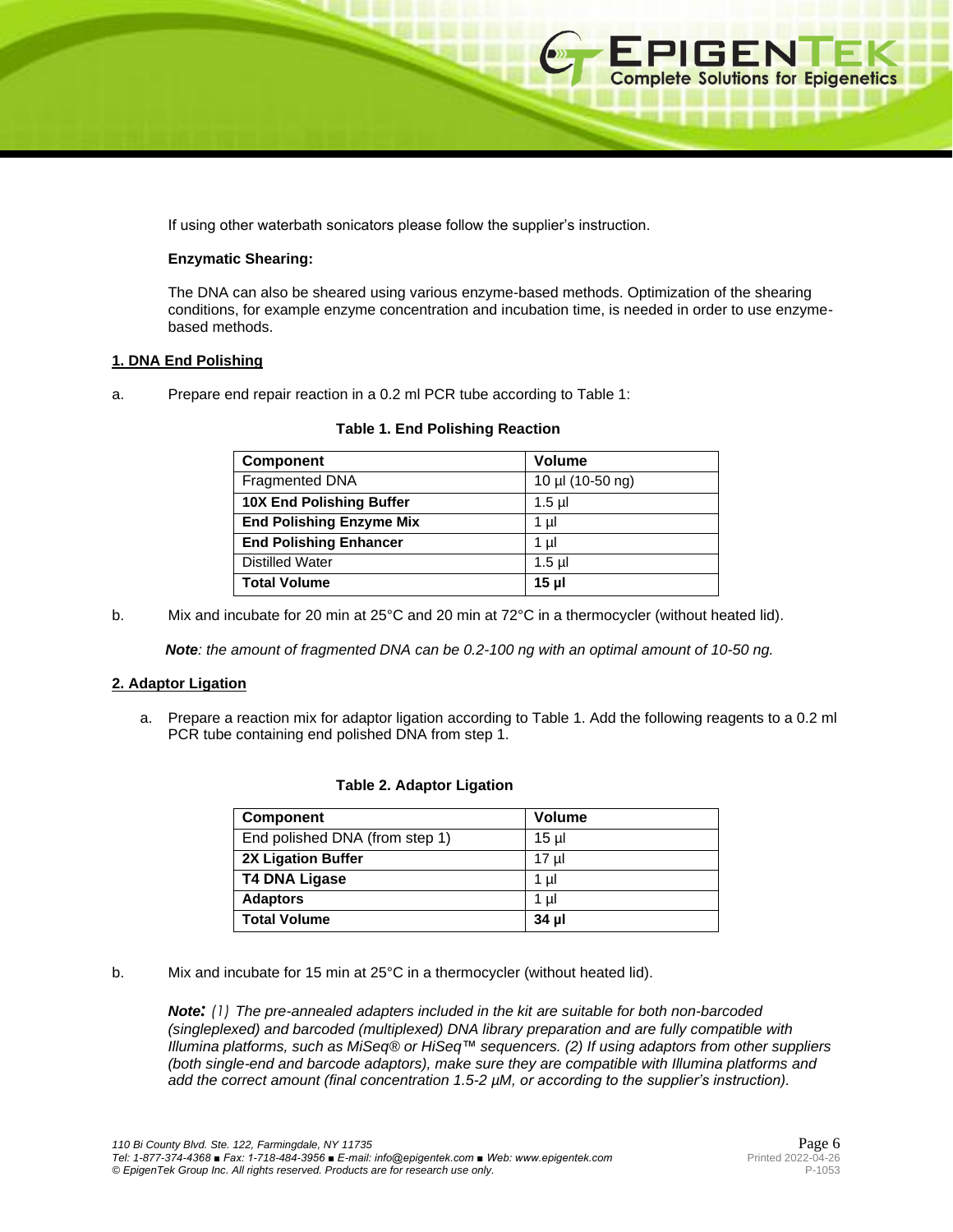## **3. Size Selection/Clean-up**

## **3.1. Size selection of Ligated DNA**

*Note: If the starting DNA amount is less than 50 ng, size selection is not recommended and alternatively, clean-up of ligated DNA can be performed prior to PCR amplification according to step 3.2 of the protocol.*

- a. Resuspend **MQ Binding Beads** by vortex.
- b. Add 14 µl of resuspended **MQ Binding Beads** to the tube of ligation reaction. Mix well by pipetting up and down at least 10 times.
- c. Incubate for 5 minutes at room temperature.
- d. Put the tube on an appropriate magnetic stand until the solution is clear (about 4 minutes). Carefully transfer the supernatant containing DNA to a new tube (**Caution: do not discard the supernatant**). Discard the beads that contain the unwanted large fragments.
- e. Add 10 µl resuspended beads to the supernatant, mix well and incubate for 5 minutes at room temperature.
- f. Put the PCR tube on an appropriate magnetic stand until the solution is clear (about 4 minutes). Carefully remove and discard the supernatant. **Be careful not to disturb or discard the beads that contain DNA.**
- g. Keep the PCR tube in the magnetic stand and add 200 μl of freshly prepared 80% ethanol to the tube. Incubate at room temperature for 1 min, and then carefully remove and discard the ethanol.
- h. Repeat Step 3.1g one time, for total of two washes.
- i. Open the PCR tube cap and air dry beads for 10 minutes while the tube is on the magnetic stand.
- j. Resuspend the beads in 12 µl **Elution Buffer**, and incubate at room temperature for 2 minutes to release the DNA from the beads.
- k. Capture the beads by placing the tube in the magnetic stand for 4 minutes or until the solution is completely clear.
- l. Transfer 11 µl to a new 0.2 ml PCR tube for PCR amplification.

## **3.2. Clean-up of Ligated DNA (Optional)**

- a. Resuspend **MQ Binding Beads** by vortex.
- b. Add 34 μl of resuspended beads to the PCR tube of ligation reaction. Mix thoroughly on a vortex mixer or by pipetting up and down at least 10 times.
- c. Incubate for 5 minutes at room temperature to allow DNA to bind to beads.
- d. Put the PCR tube on an appropriate magnetic stand until the solution is clear (about 4 minutes). Carefully remove and discard the supernatant. **Be careful not to disturb or discard the beads that contain DNA**.
- e. Keep the PCR tube in the magnetic stand and add 200 μl of freshly prepared 80% ethanol to the tube. Incubate at room temperature for 1 min, and then carefully remove and discard the ethanol.
- f. Repeat Step 3.2e two times for total of three washes.
- g. Open the PCR tube cap and air dry beads for 10 minutes while the tube is on the magnetic stand.
- h. Resuspend the beads in 12 µl **Elution Buffer**, and incubate at room temperature for 2 minutes to release the DNA from the beads.
- i. Capture the beads by placing the tube in the magnetic stand for 4 minutes or until the solution is completely clear.
- j. Transfer 11 µl to a new 0.2 ml PCR tube for PCR amplification.

**EPIGENTEK**<br>Complete Solutions for Epigenetics

\_\_\_\_\_\_\_\_\_\_\_\_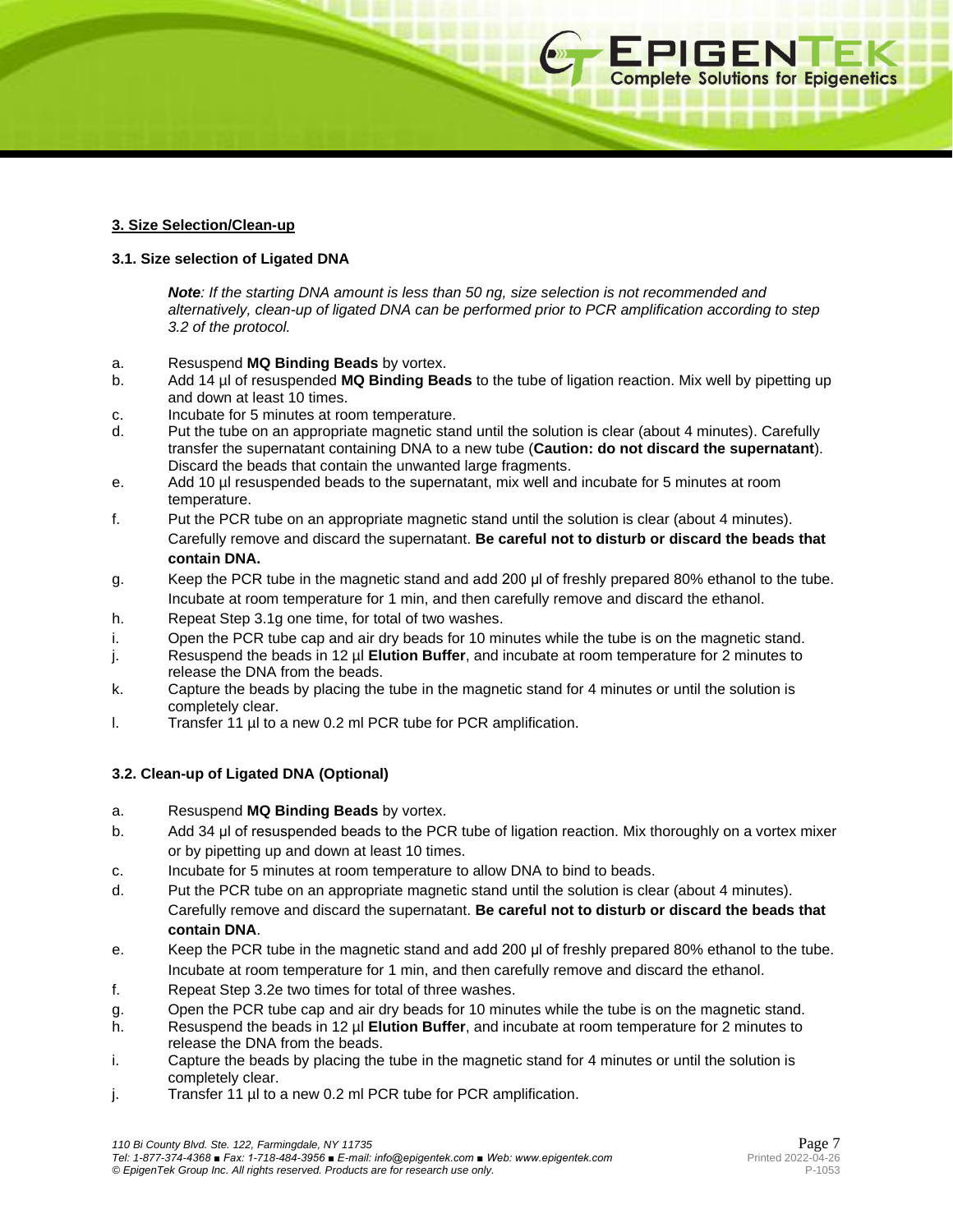#### **4. Library Amplification**

#### a. *Prepare the PCR Reactions*

Thaw all reaction components including master mix, DNA/RNA free water, primer solution and DNA template. Mix well by vortexing briefly. Keep components on ice while in use, and return to –20˚C immediately following use. Add components into each PCR tube/well according to the following table:

| <b>Component</b>           | Size (µ) |
|----------------------------|----------|
| HiFi Master Mix (2X)       | $12.5$ µ |
| <b>Primer U</b>            | 1 µl     |
| Primer I (or barcode)      | 1 µl     |
| <b>Adaptor Ligated DNA</b> | $10.5$ µ |
| <b>Total Volume</b>        | $25$ µl  |

*Important Note*: *Use of Primer I included in the kit will generate a singleplexed library*. *For multiplexed library preparation, replace Primer I with one of the12 different barcodes (indexes) contained in the EpiNext™ NGS Barcode (Index) Set-12 (Cat. No. P-1060). You can also add userdefined barcodes (Illumina compatible) instead of Primer I.*

### b. *Program the PCR Reactions*

Place the reaction plate in the instrument and set the PCR conditions as follow:

| <b>Cycle Step</b>      | Temp                                               | Time                       | <b>Cycle</b> |
|------------------------|----------------------------------------------------|----------------------------|--------------|
| Activation             | $98^{\circ}$ C                                     | 30 sec                     |              |
| Cycling                | $98^{\circ}$ C<br>$55^{\circ}$ C<br>$72^{\circ}$ C | 20 sec<br>20 sec<br>20 sec | Variable*    |
| <b>Final Extension</b> | $72^{\circ}$ C                                     | 2 min                      |              |

*\* PCR cycles may vary depending on the input DNA amount. In general, use 10 PCR cycles for 100 ng, 12 cycles for 50 ng, 16 cycles for 5 ng, 18 cycles for 1 ng and 22 cycles for 0.2 ng DNA input. Further optimization of PCR cycle number may be required.*

### **5. Clean-up of Amplified Library DNA**

- a. Resuspend **MQ Binding Beads** by vortex.
- b. Add 25 µl of resuspended beads to the PCR tube of amplification reaction. Mix thoroughly on a vortex mixer or by pipetting up and down at least 10 times.
- c. Incubate for 5 minutes at room temperature to allow DNA to bind to beads.
- d. Put the PCR tube on an appropriate magnetic stand until the solution is clear (about 4 minutes). Carefully remove and discard the supernatant. **Be careful not to disturb or discard the beads that contain DNA**.
- e. Keep the PCR tube in the magnetic stand and add 200 μl of freshly prepared 80% ethanol to the tube. Incubate at room temperature for 1 min, and then carefully remove and discard the ethanol.

**EPIGENTEK**<br>Complete Solutions for Epigenetics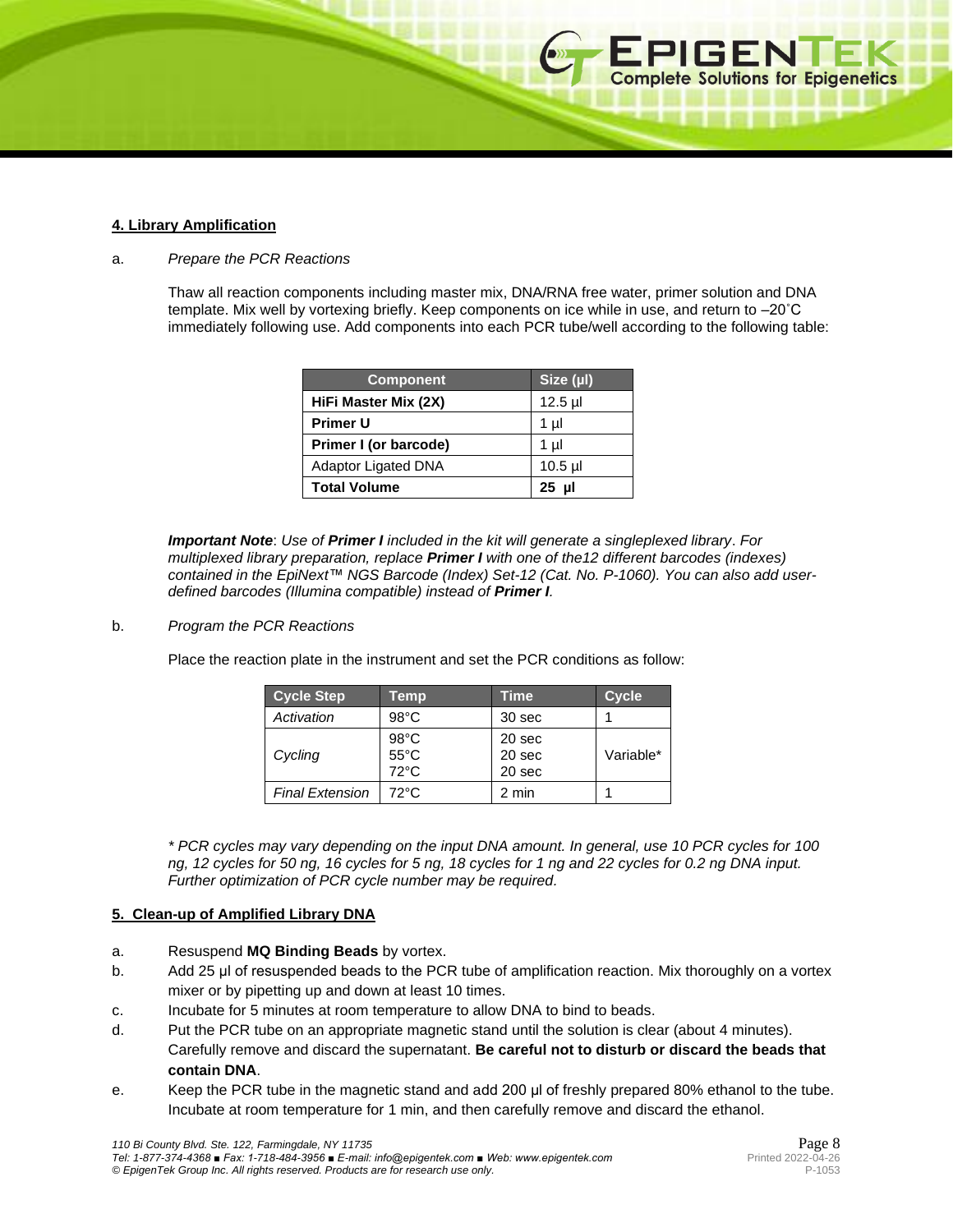- f. Repeat Step 7e two times for a total of three washes.
- g. Open the PCR tube cap and air dry beads for 10 minutes while the tube is on the magnetic stand.
- h. Resuspend the beads in 22 µl **Elution Buffer**, and incubate at room temperature for 2 minutes to release the DNA from the beads.
- i. Capture the beads by placing the tube in the magnetic stand for 4 minutes or until the solution is completely clear.
- j. Transfer 20 µl to a new 0.2 ml PCR tube.

Quality of the prepared library can be assessed using an Agilent Bioanalyzer or comparable method. Library fragments should have the correct size distribution (ex: 300 bps at peak size) without adaptors or adaptordimers. To check the size distribution, dilute library 5-fold with water and apply it to an Agilent high sensitivity chip. If there is presence of <150 bp adaptor dimers or of larger fragments than expected, they should be removed. To remove fragments below 150 bps use 0.8X **MQ Binding Beads** (ex: add 16 μl of **MQ Binding Beads** to 20 μl of sample) according to steps a-i of section **5. Clean-up of Amplified Library DNA.** To remove fragments above 500 bps follow steps a-l of section **3.2 Size Selection of Ligated DNA**.

The prepared DNA library can be quantified with various DNA library quantification methods and stored at -20˚C until ready to use for sequencing.

| Problem                                                                                                                                                | <b>Possible Cause</b>                                                           | <b>Suggestion</b>                                                                                                                                                                                                                                                             |
|--------------------------------------------------------------------------------------------------------------------------------------------------------|---------------------------------------------------------------------------------|-------------------------------------------------------------------------------------------------------------------------------------------------------------------------------------------------------------------------------------------------------------------------------|
| Low yield of library                                                                                                                                   | Insufficient amount of starting<br>DNA.                                         | To obtain the best results, the amount of input<br>DNA should be >10 ng.                                                                                                                                                                                                      |
|                                                                                                                                                        | Insufficient purity of starting<br>DNA.                                         | Ensure that RNA is removed by Rnase treatment<br>before starting library preparation protocol.                                                                                                                                                                                |
|                                                                                                                                                        | Improper reaction conditions at<br>each reaction step.                          | Check if the reagents are properly added and<br>incubation temperature and time are correct at<br>each reaction step including End Polishing,<br>Adaptor Ligation, size Selection and Amplification.                                                                          |
|                                                                                                                                                        | Improper storage of the kit                                                     | Ensure that the kit has not exceeded the<br>expiration date. Standard shelf life, when stored<br>properly, is 6 months from date of receipt.                                                                                                                                  |
| Unexpected peak size<br>of Agilent bioanalyzer<br>trace: Presence of<br><150 bp adaptor<br>dimers or presence of<br>larger fragments than<br>expected. | Improper ratio of MQ Binding<br><b>Beads</b> to DNA volume in size<br>selection | Check if the correct volume of MQ Binding<br>Beads is added to the DNA solution accordingly.<br>Proper ratios should remove the fragments of<br>unexpected peak size                                                                                                          |
|                                                                                                                                                        | Insufficient ligation                                                           | Too much and too little input DNA may cause<br>insufficient ligation, which can shift the peak size<br>of the fragment population to be shorter or larger<br>than expected. Make sure that the ligation<br>reaction is properly processed with proper amount<br>of input DNA. |
|                                                                                                                                                        | Over-amplification of library                                                   | PCR artifacts from over-amplification of the library<br>may cause the fragment population to shift higher<br>than expected. Make sure to use proper PCR<br>cycles to avoid this problem.                                                                                      |

# **TROUBLESHOOTING**

EPIGENTEK<br>Complete Solutions for Epigenetics